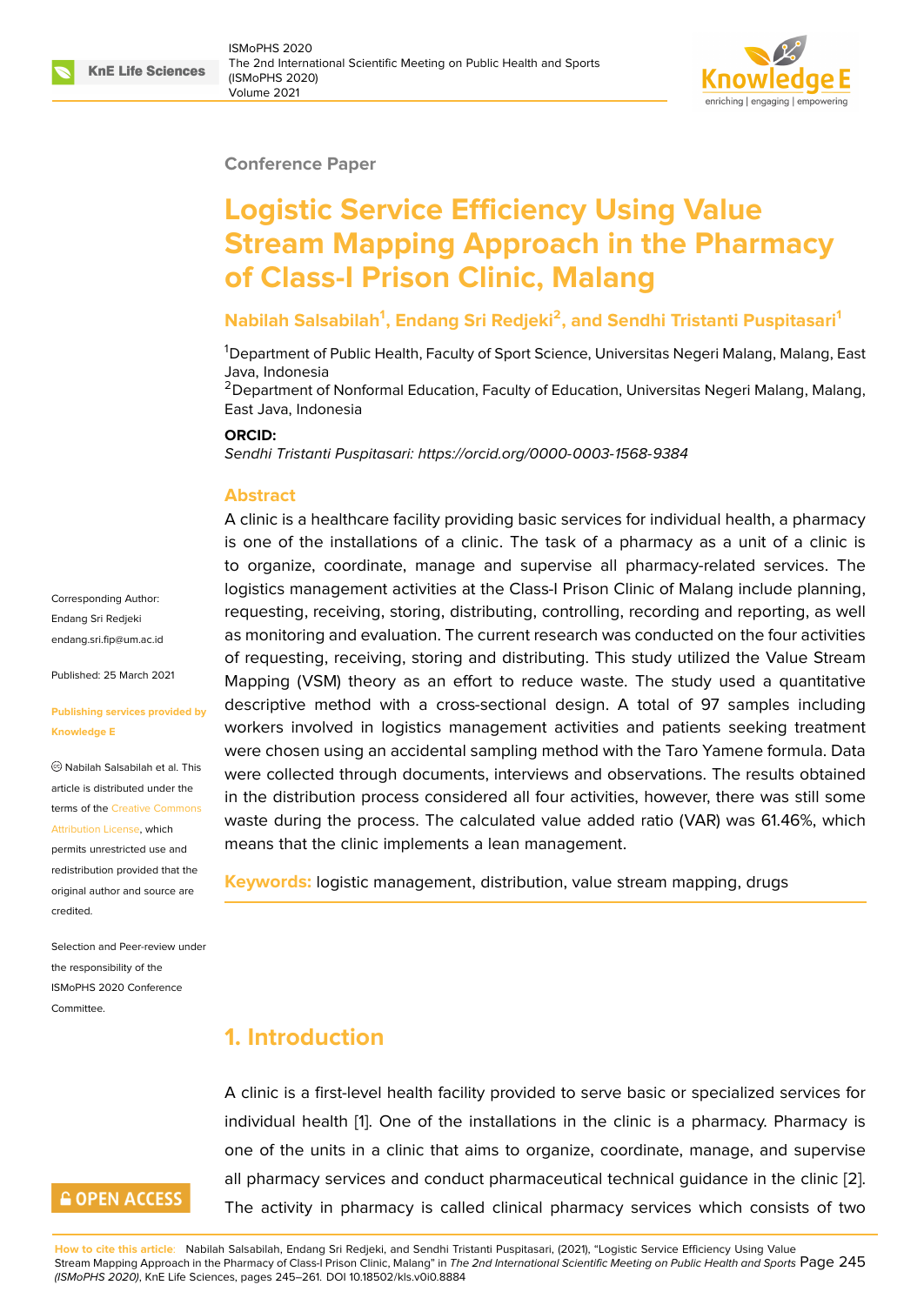activities: managerial and pharmacy services. Managerial activity is in charge of managing pharmaceutical supplies and disposables [2]. The management of pharmaceutical supplies and disposables is related to logistics management. Logistics management is all available resources in which the process of mobilization and utilization can be efficient and effective. Logistics management a[im](#page-14-1)s to ensure that the logistics can meet the demands, both in quantity, type, and quality efficiently and effectively. Planning, budgeting, implementing, storing, distributing, and evaluating are the activities included in logistics management [3].

According to the data obtained from the correctional database system in October 2019, there are 3,080 assisted residents both prisoners and convicts who inhabit the prison. The normal c[ap](#page-14-2)acity of Class I Prison in Malang is 936 assisted residents (prisoners and convicts). Looking at the normal capacity of the prison, it is clear that Class I Prison in Malang is experiencing overcapacity by 229% [4]. Overcapacity can cause many problems inside the prison, including health problems. Based on the Government Regulation Number 32 Year 1999 concerning The Requirements and Procedures of the Implementation of the Rights of Assisted Residents, Claus[e 1](#page-14-3)4 paragraph (1) stated that "Every Prisoner and Correctional Children have the right to get proper health services. In every correctional institution, a polyclinic and its facilities are provided and at least a doctor and one health personnel are provided" [5].

One of the health facility units that can be used by WBP (Warga Binaan Pemasyarakatan or Correctional Assisted Residents) to solve their health problems is Class I Prison Clinic Malang. Managerial ph[arm](#page-15-0)acy service is one of the services provided in Class I Prison Clinic Malang. This activity is intended to meet the needs of pharmaceutical supplies. Without good and sufficient pharmaceutical supplies, the services carried out in pharmaceutical installations can be hampered. The activity in pharmacy service, besides sufficient pharmaceutical supplies, must also be supported by human resources as well as good facilities and infrastructure.

A research done by Maula (2019) stated that there are many waste problems in the service of Class I Prison Clinic Lowokwaru. It is stated that 27 waste activities occur during the service. One of the waste occurs in pharmacy service. The previous study stated that the waste happened in the waiting process of the drug prescription distribution in the pharmacy service. The required time before drug service is 43.59 seconds and during drug service is 43.24 seconds. The recapitulation of the frequency calculation regarding the impact on the process shows that there is a time waste by 6.17% which makes the waiting process of the drugs prescription distribution included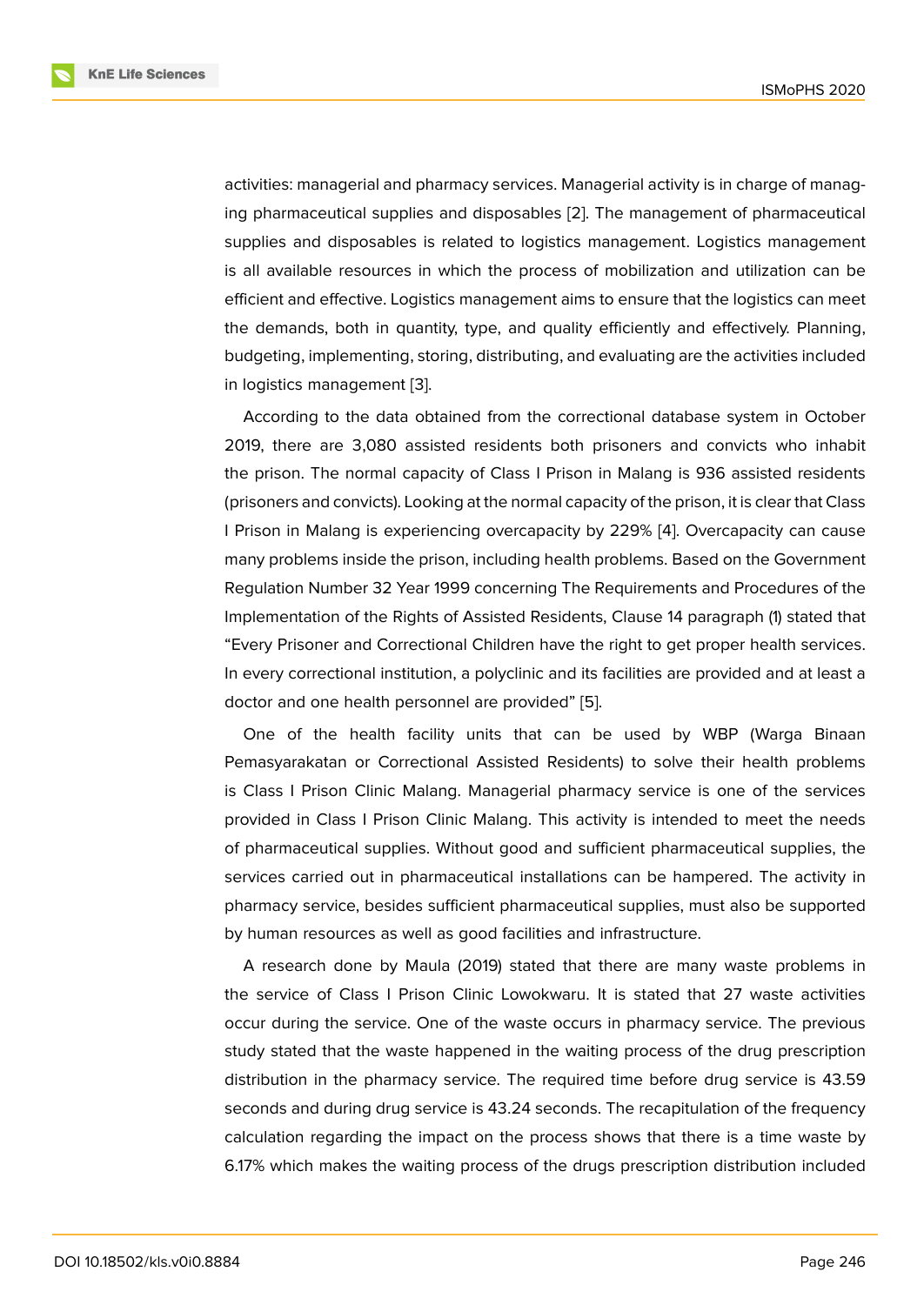in the three processes with the highest score from all activities in the Class I Prison Clinic Malang [6].

From the above statement, an alternative and solution are needed to solve the problem. Value Stream Mapping (VSM) approach can be used to reduce waste in pharmacy, esp[ec](#page-15-1)ially in the distribution activity. VSM aims to give a real picture using a technique by identifying non-valuable added activities in the company [7].

Departing from the problem stated before, the researchers wanted to research the logistics management activities in the pharmacy service of the Prison Clinic. The researchers used VSM approach as an effort to reduce waste in the dist[rib](#page-15-2)ution activity in the Unit of Pharmacy Class I Prison Clinic Lowokwaru Malang. The purpose of this research is to identify and analyse the logistics management activities in the Unit of Pharmacy Class I Prison Clinic Lowokwaru Malang.

## **2. Material and Method**

The research was conducted using a quantitative descriptive method that aims to describe the process of drug distribution in Class I Prison Clinic Malang by using Value Stream Mapping (VSM) as the approach. The researcher used a cross-sectional study design or a one-time observation to collect the data. The respondents in this research are the workers involved in logistics management activities and pharmacy installations as well as the patients that involved in drug distribution activities in the Class I Prison Clinic Malang. A total sample of 97 people was taken using accidental sampling method using the Taro Yamene formula. The data was collected by conducting an interview and observation, as well as finding related documents to support the data. Interview guidelines refer to the Minister of Health Regulations Number 74 Year 2016 concerning the Standard of Pharmaceutical Services at Puskesmas was used as the instrument of the research.

## **3. Results**

## **3.1. General description of the research location**

Class I Prison Malang is located in Asahan Street Number 7, Bunulrejo, Blimbing, Malang City, East Java. Class I Prison Malang consists of a land area of about 50,110 square meters and a building area of 14,679 square meters. Class I Prison Malang has a normal capacity of 936 prisoners and convicts. However, the total of prisoners and convicts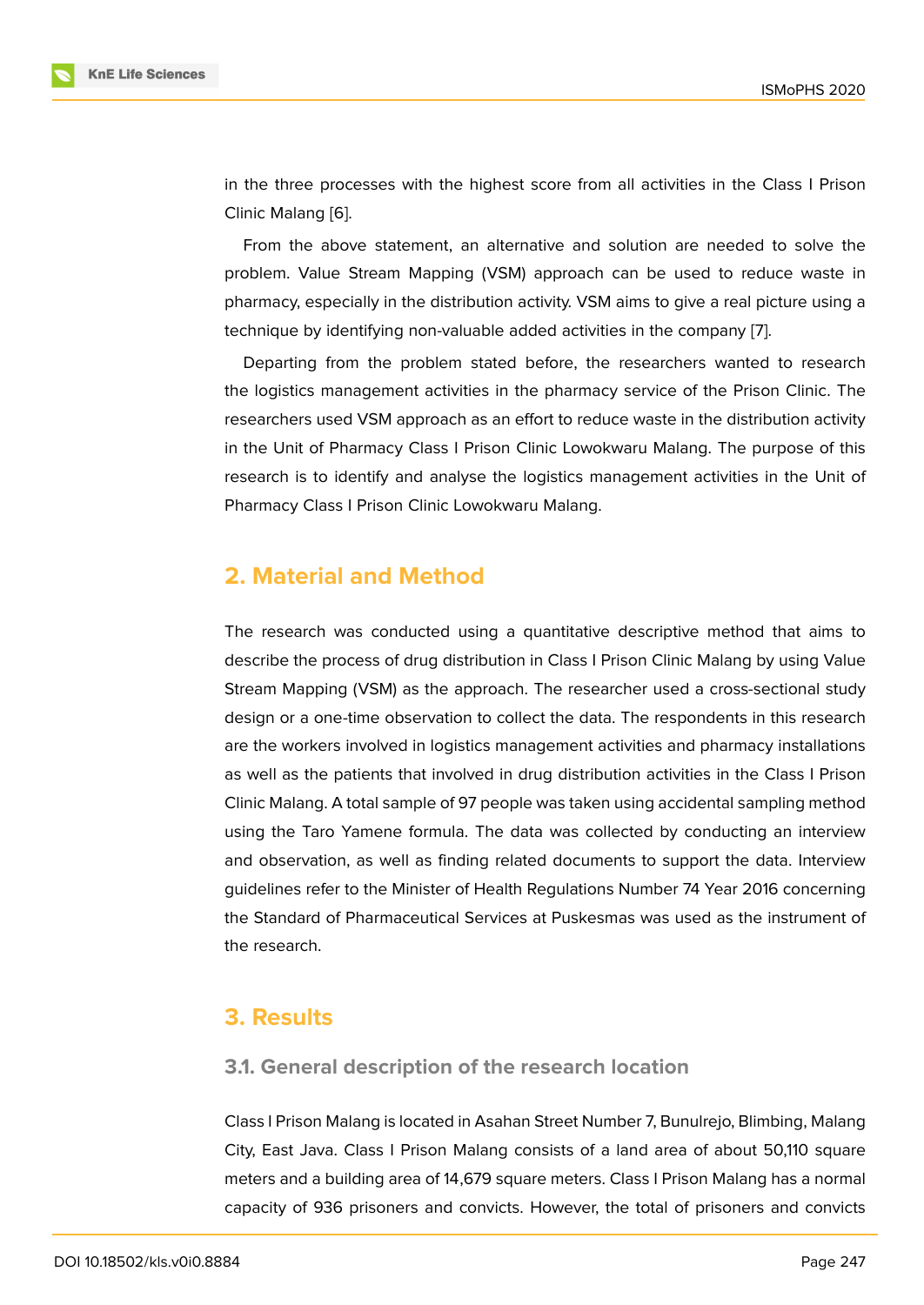

that inhibit the Class I Prison Malang is 3,186 people. Class I Prison Malang is divided into 22 blocks with a total of 211 rooms. The clinic of Class I Prison Malang is located in Block 2 which is included in the Treatment Section.

Class I Prison Clinic Malang has a vision that says, "The realization of Class I Malang Correctional Facility that PASTI (Professional, Accountable, Synergic, Transparent, and Innovative)". The missions of Class I Prison Clinic Malang are:

- a. Carrying out security with PASTI
- b. Carrying out guidance with PASTI
- c. Carrying out service with PASTI
- d. Carrying out household management and administration with PASTI

The human resources or workers involved at the Class I Prison Clinic Malang consist of 10 medical personnel (general practitioner and dentist) and nurse with details 2 general practitioners, 1 dentist, 6 nurses, and 1 psychologist. 1 person for health management data personnel and 2 people for logistics management in which consists of 1 general practitioner and 1 health management data personnel.

Class I Prison Clinic Malang offers several type of services. The services are:

- a. Outpatient service (Medical Ward and Dentistry Clinic)
- b. Inpatient service
- c. Psychological consultation
- d. Special service (for patient with TBC and HIV)

### **3.2. Drug distribution**

According to the collected data from the interview, the drug distribution must follow several processes:

a. The drug distribution activity begins from waiting for the prescription distribution which consists of a list of prescribed drugs written by the doctor based on the patient's illness.

b. The prescription will be given to the health personnel to help fetch the prescribed drugs from the storage.

c. The prescribed drugs are given to the patient.

The system of drug distribution in the service unit is by individual prescription. Individual prescription is a drug distribution which is done based on each person's prescription, both for outpatient and inpatient. The problem sometimes faced in the drug distribution activity is when there is a drug out of stock. When that problem occurs,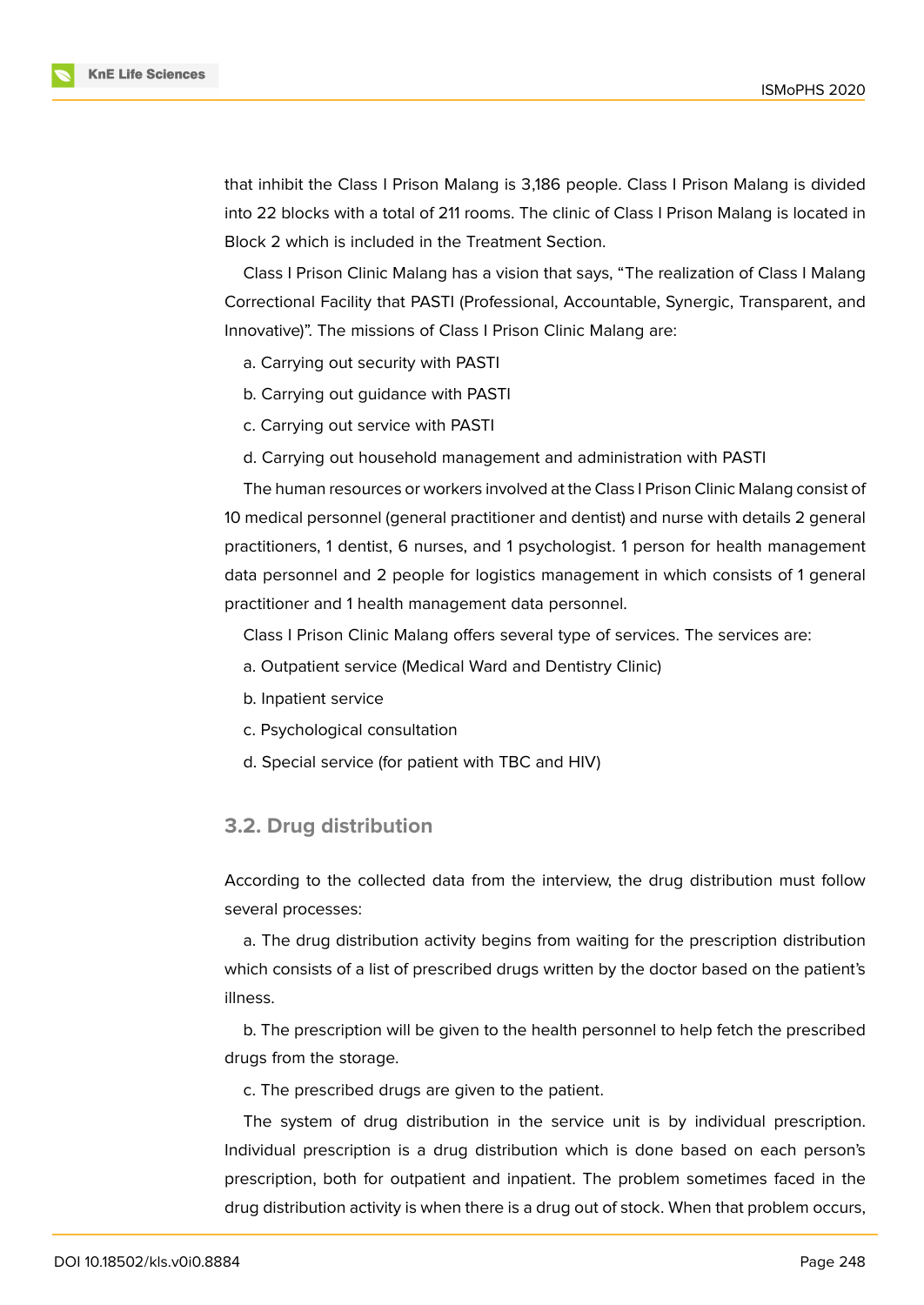the prescription will be given to the patient. Then, the prescription will later be given to the patient's family during their visit, in which it becomes the patient's family duty to get the prescribed drugs.

### **3.3. Value stream mapping drug distribution**

The research findings after conducting interview and observation are:

#### **3.3.1. Value stream mapping design**

Current state value stream mapping aims to identify every activity, duration, and resources used in each process of drug distribution in the Class I Prison Clinic Malang. There are four activities in the process of drug distribution in the Class I Prison Clinic Malang. (see Appendix: Figure 1)

Based on Figure 1 (see Appendix), there are 4 steps in drug distribution. The steps are waiting for prescription distribution, distribution of the prescription, drug preparation, and delivering and KIE the drug[s](#page-14-4). The first step is when the patients wait for prescription distribution. The d[ur](#page-14-4)ation of waiting for prescription distribution is 44.30 seconds, with VA 42.53 seconds and NVA 1.77 seconds. Prior to this step, the patients are required to wait for the service for 42.68 seconds.

The second step is prescription distribution, in which the patients are given their prescriptions. In the second step, the patients spend 6.99 seconds, with VA 6.58 seconds and NVA 0.41 second. Before this step, the patients are required to wait for the service for 2.62 seconds.

The third step is drug preparation, in which the health personnel prepares the drugs based on the patients' prescriptions. In this step, the patients spend 32.81 seconds, with VA 30.62 seconds and NVA 2.19 seconds. Prior to this step, the patients are required to wait for the service for 3.71 seconds.

The last step is delivering and KIE the drugs, in which the patients will be given their prescribed drugs and the health personnel will give information regarding the drugs. In this step, the patients spend 13.13 seconds, with VA 12.27 seconds and NVA 0.86 seconds. Prior to this step, the patients are required to wait for the service for 3.71 seconds.

According to the Picture 1 (see Appendix) the calculation is described as follows: a. Total CT with the formula CT = CT1+CT2+CT3+CT4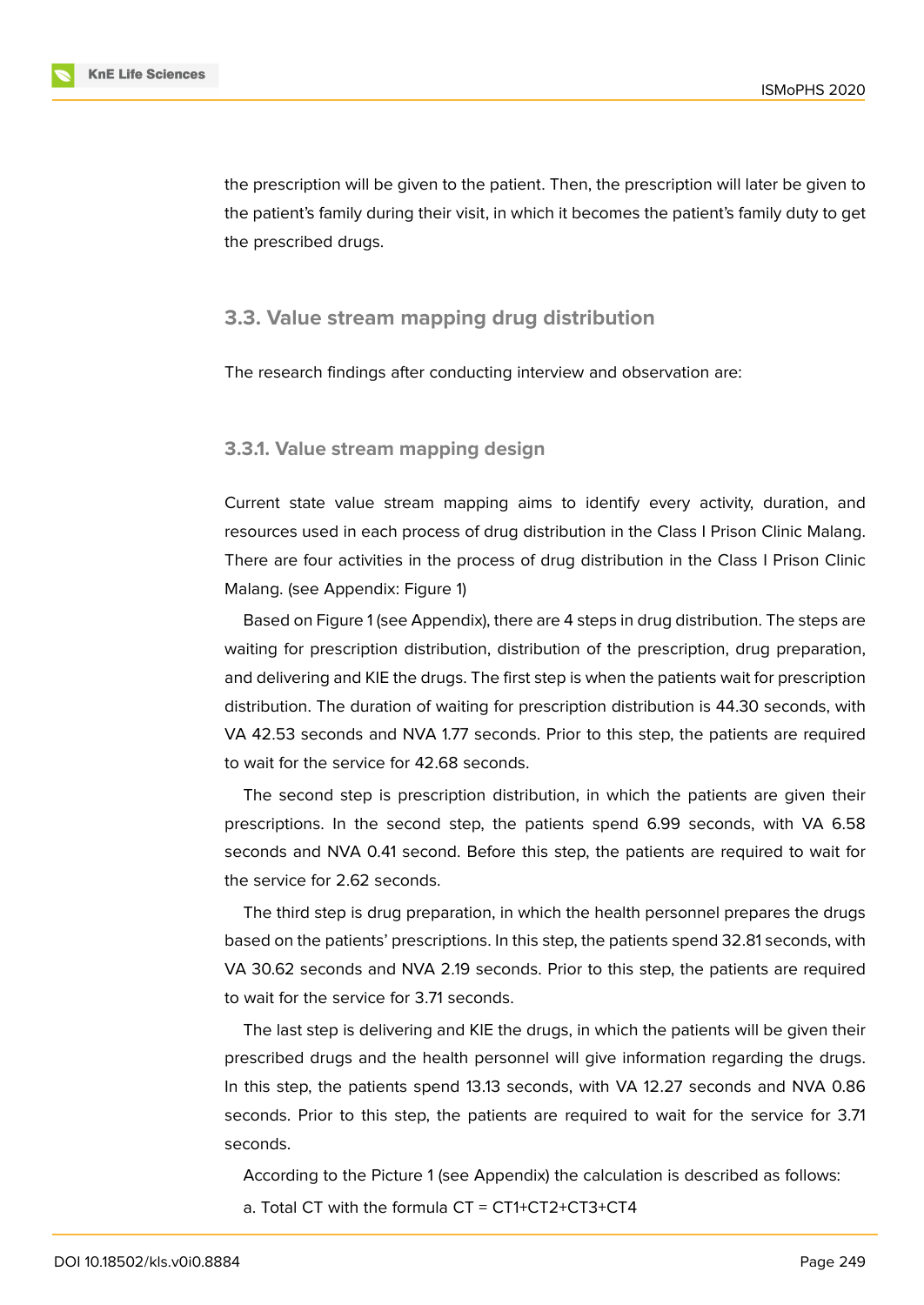

CT total = 44.30'+6.99'+32.81'+13.13'  $= 97.23'$ b. Total VA with the formula VA = VA1+VA2+VA3+VA4 VA total = 42.53'+6.58'+30.62'+12.27'  $= 92'$ c. Total WT with the formula  $WT = WT1+WT2+WT3+WT4$ WT total = 42.68'+2.68'+3.46'+3.71'  $= 52.47'$ d. LT calculations with the formula  $LT = CT + WT$  $LT = CT$  total+ WT total  $= 97.23' + 52.47'$   $\Box$  149.7' e. VAR calculations with the formula VAR = VA/LT VAR = VA total/LT  $= 92/149.7 \times 100\%$ 

 $= 61.46%$ 

Based on the calculations above, the result shows that the total of CT (cycle time) is 97.23 seconds, VA (value added time) is 92 seconds, WT (waiting time) is 52.47 seconds, and the total calculation of LT (lead time) is 149.7 seconds. So, the result obtained for the VAR (value added ration) calculation is 61.46%.

Provides information to run an improvement process. The information can be obtained from the waste classification in the drug distribution of Class I Prison Clinic Malang. The waste classification can be seen as follows:

- 1. Overproduction, producing more than what necessary for the next process. Overproduction type of waste in the process of drug distribution activities is when there are unnecessary drugs.
- 2. Waiting, the delayed time or waiting time. Waiting type of waste in the process of drug distribution is when the patient has to wait for the prescription distribution.
- 3. Material moving, unnecessary transportation or operation. Material moving type of waste is when workers have to take drug supplies from the warehouse because of running out supplies in the storage.
- 4. Excess production, unnecessary process or work procedures. Excess production type of waste is when in the drug distribution activities the workers put the same information in the patients' graphics.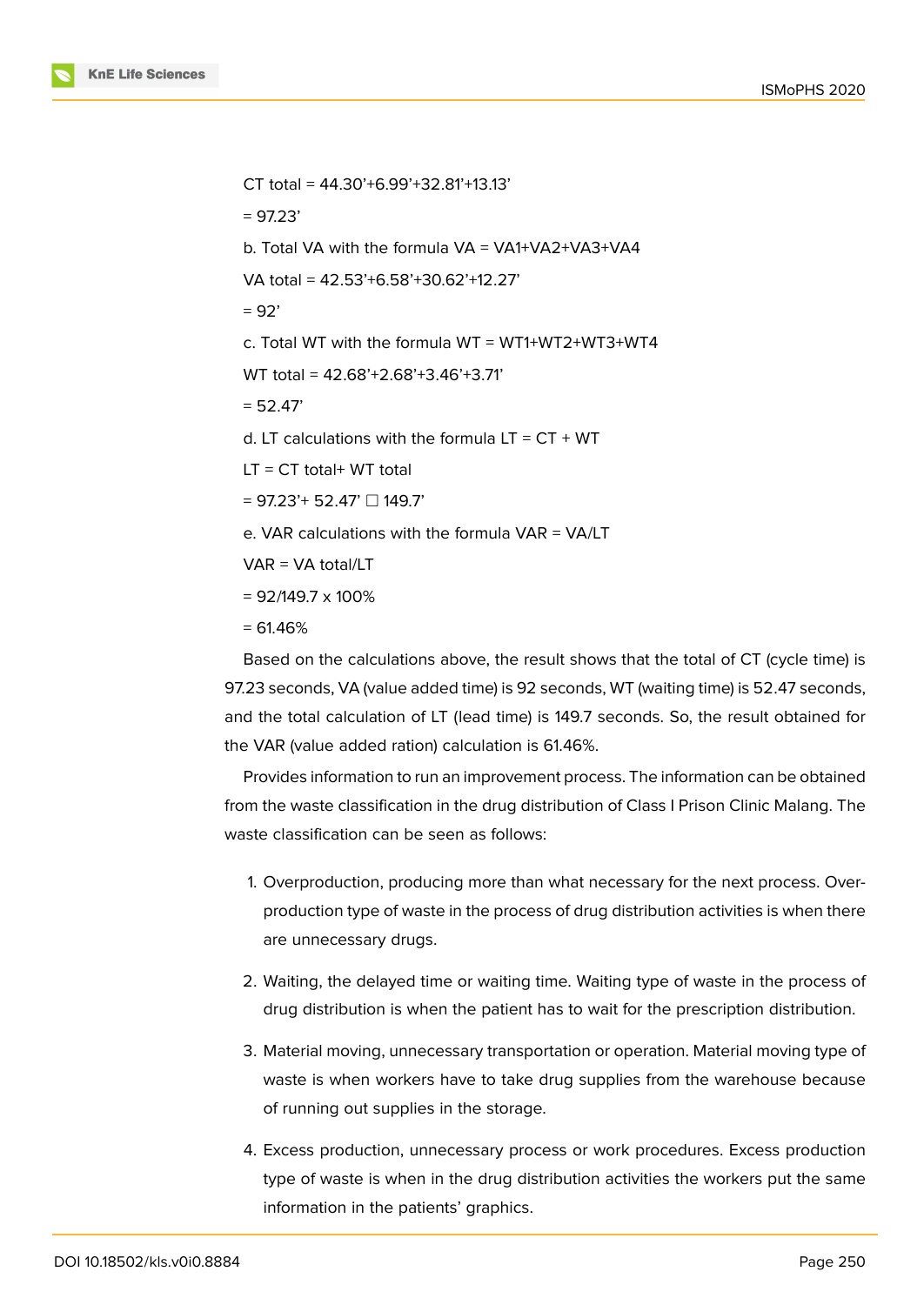

- 5. Material waiting, producing, touching, and buying unnecessary supplies. Material waiting type of waste in the process of drug distribution is when there is an excessive stock of drugs until the expiration limit and the examination room is full of unnecessary things.
- 6. Excess motion, unnecessary treatment or steps. Excess motion type of waste in the process of drug distribution happens when the workers are looking for a pen, pencil, or other writing tools.
- 7. Defect, redoing the same tasks, fixing errors and equipment problems. Defect type of waste happens in the process of drug distribution activity when doctors make changes in the prescription because the drug is not available.

### **3.3.2. Process improvement**

Process improvement is finding inefficient processes and opportunities to improve. This study used fishbone to analyse the cause of problem in the drug distribution process in the Class I Prison Clinic Malang (see Appendix: Picture 2). According to the fishbone analysis, several problems can cause waste in drug distribution to the patients. The causes of waste are:

#### **a. Man**

The problems can be caused by insufficient human resources in the services of the Prison Clinic. The Prison Clinic only has 2 general practitioners who also act as a logistics data manager. The drug distribution is also often done by the doctors with the help of the nurses. This problem occurs because there are no pharmacist assistants to help in distributing the drugs to the patients. Another cause is from the health personnel that has no prior education regarding pharmacy. The health personnel who distribute the drugs are doctors and nurses. The educational background of the doctors is bachelor's in medical education while the nurses are Certified-Mid Level or Diploma in nursing. The placement of the health personnel that does not fit their competence is also another problem caused by human resources. The reason for the wrong placement is because of the lack of human resources. Health personnel is often placed in the understaffed division although it does not fit their skills or competences.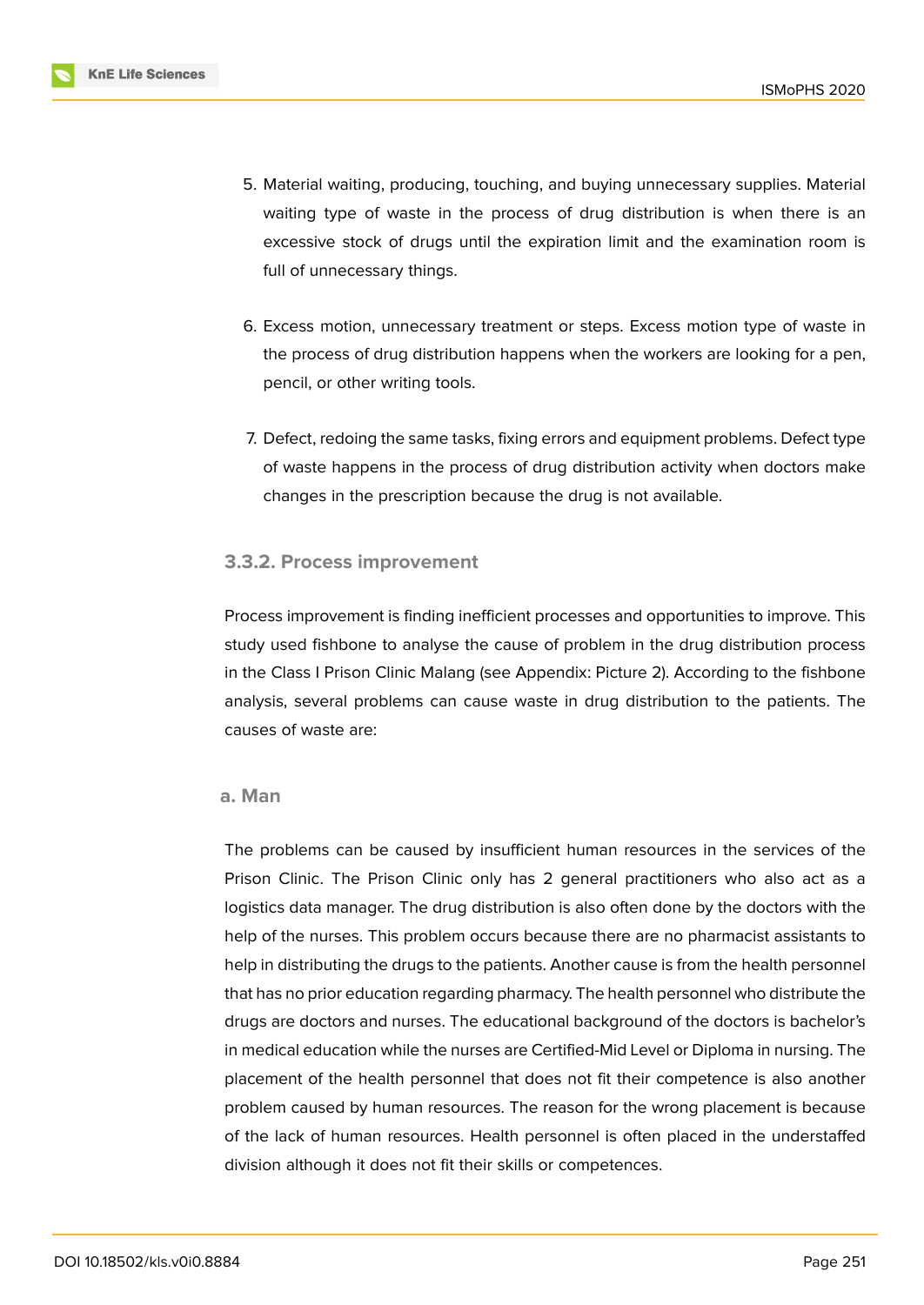

#### **b. Method**

The drugs are often stored not according to the recommendation stated on the drug packaging. This problem is caused by the lack of storage room in the Class I Prison Clinic Malang that only has 1 storage cabinet for keeping the drugs and 1 other cabinet located in the examination room to make it easy for drug distribution activity. Moreover, if there is not enough room to store the drugs in the cabinet, the drugs will be placed under and on top of the health personnel's desks. There is also no SOP (Standard Operating Procedures) which can lead to waste in drug distribution.

### **c. Environment**

Looking from the environment, the cause of waste in drug distribution is from the lack of room for the services. Class I Prison Clinic Malang only has a medical ward, dental treatment room, inpatient room, and health worker room. For patients who want to get general services will also be taken to the medical ward. This causes a lack of mobility for the health personnel which can result in waste when doing drug distribution.

### **d. Material**

There are two reasons caused by material that led to waste in distribution. The first cause is the lack of a storage cabinet for drug supplies. There is only a one-door storage cabinet which makes it hard to organize the drugs. The second reason is the lack of decent facilities and infrastructure. The lack of decent facilities and infrastructure makes it hard for the health personnel to find what they need. This problem can result in a longer waiting time for the patients and a waste in drug distribution.

### **3.3.3. Standardization**

Standardization is an activity of recording the standard time of each process that has been improved and make the standardization of work so that the new duration for the process can be implemented properly in the future (future state value stream mapping). Based on the collected data, the result is stated as follows:

As it can be seen in Table 1, the standard time according to Basic Health Care Service Standards in Prison, Rutan, Bapas, LPKA and LPAS 2016 is a maximum of 300 seconds and the time needed for drug distribution activities in the Class I Prison Clinic Malang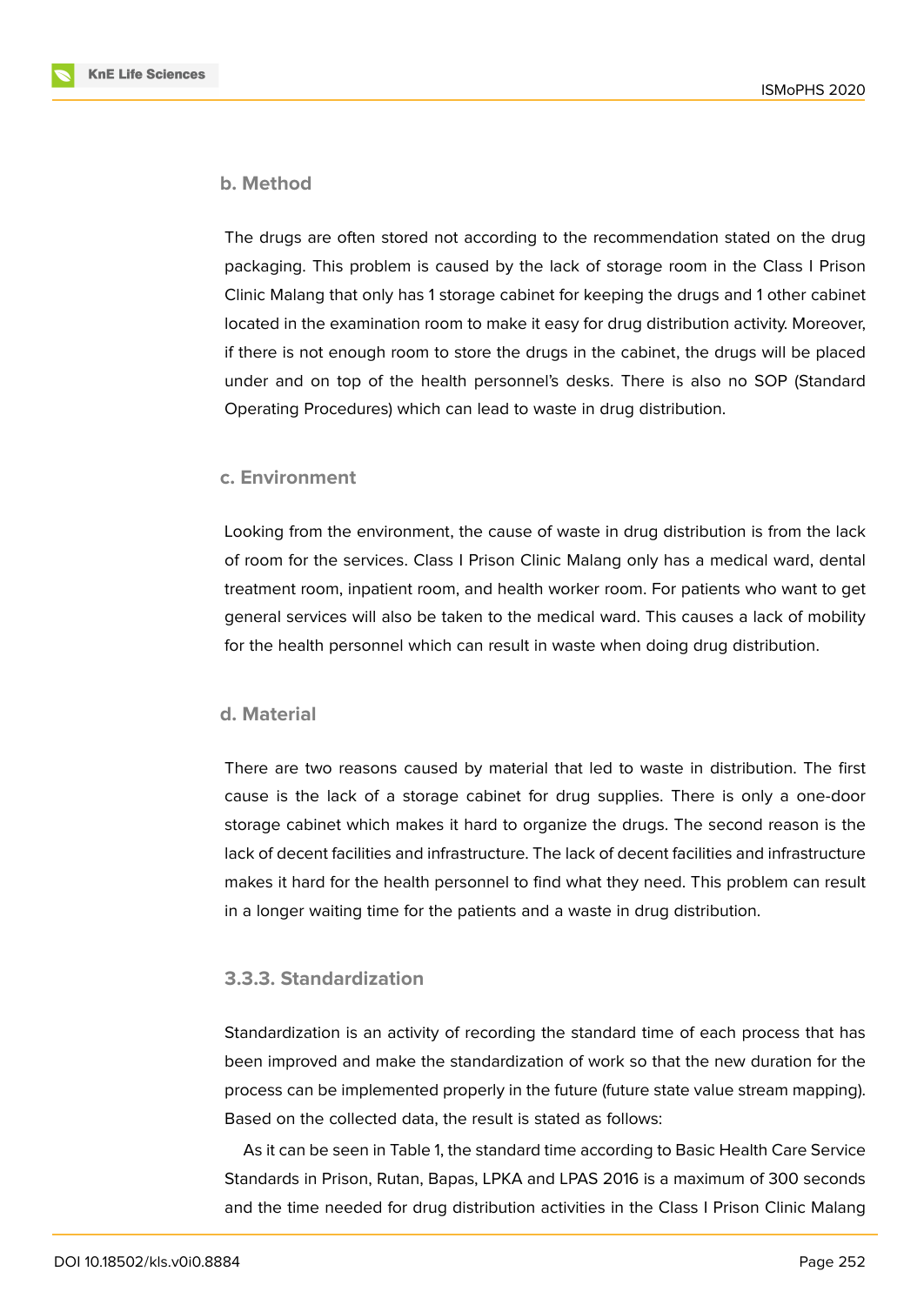| No. | <b>Type of service</b>                | <b>Standard time</b> | <b>Prison service</b><br>time |
|-----|---------------------------------------|----------------------|-------------------------------|
|     | Waiting for prescription distribution | 300 sec              | 42.53 sec                     |
|     | Prescription distribution             |                      | $6.99$ sec                    |
| 3   | Drugs preparation                     |                      | 32.81 sec                     |
|     | Delivering and KIE the drugs          |                      | 13.13 sec                     |
|     | Total                                 |                      | $92 \text{ sec}$              |

TABLE 1: Comparison of the Time Standardization of Drug Distribution Activities in the Class-I Prison Clinic in Malang with the Basic Health Care Service Standards in Prison, Rutan, Bapas, LPKA and LPAS 2016.

Source: Author's own work.

is 92 seconds. The result shows that there is a difference by 208 seconds between the two services which means the process in Class I Prison Clinic in Malang is faster than the standard time.

## **4. Discussion**

### **4.1. General description of the research location**

The total of prisoners and convicts inhibit the Class I Prison Clinic Malang is 3,186 people, with 119 prisoners and 2,550 convicts. According to the correctional database system in October 2019, there are 3,186 assisted residents (prisoners and convicts) who inhibit the prison. The Class I Prison Malang is experiencing overcapacity by 229%, because in the correctional database system the capacity of assisted residents in the Class I Prison Malang should be 936 people, for both prisoners and convicts [4].

A previous study done by Balitbangkumham (2018) stated that an overcapacity that does not equivalent with the building area will result in very fast disease transmission between the prisoners and convicts. Bad sanitation can cause an un[he](#page-14-3)althy environment. In line with that, the monitoring and evaluation done by Correctional Facilities and State Detention Centers in the Ranks of the Ministry of Law and Human Rights Republic of Indonesia, Banten Regional Office stated that an overcapacity can give several negative impacts. The negative impacts are the morbidity rate for several infectious diseases increased, limited facilities and infrastructure can lead to not optimal disease control, not optimal services and fulfilment of rights, increasing conflicts caused by psychosocial problems, and unsettled feelings caused by security problems [8].

Human resources and workers involved in the Class I Prison Clinic Malang consist of 10 medical personnel (general practitioners and dentists) and nurses, with details 2 general practitioners, 1 dentist, 6 nurses, and 1 psychologist. 1 person [fo](#page-15-3)r health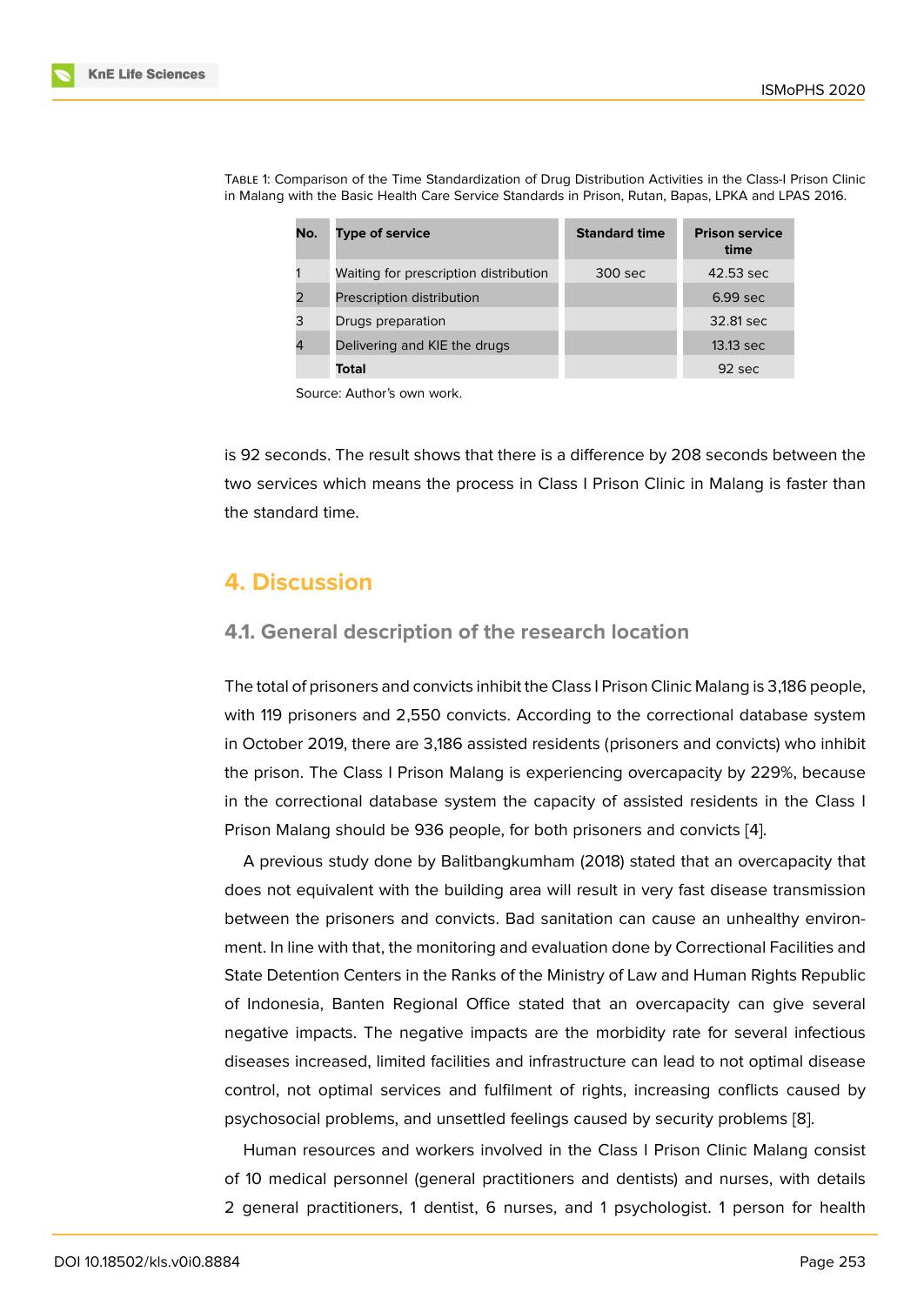management data personnel and 2 people for logistics management in which consists of 1 general practitioner and 1 health management data personnel.

The one in charge of the logistics management process is one of the general practitioners because no pharmacy assistant or health personnel has educational background regarding pharmacy. However, the general practitioner has been managing the logistics in the Prison Clinic for years which makes the general practitioner really experienced and skilled in doing the tasks. According to Hasibuan cited by Dadang (2020), a good performance can be achieved as the result of working and carrying out tasks based on skill, seriousness, experience, and time [9].

Supporting that, a previous study done by Mandang, Lumanauw, and Walangitan (2017) stated that the level of education does not correlate with the performance of workers. Human resources or workers [in](#page-15-4) a certain position in the institution do not always match or even have the required skills for that position. This condition can happen because the workers are accepted in the position they are in right now not because of their skills but because of the availability of the position itself [10].

Based on the collected data, the type of services in the Class I Prison Clinic Malang are outpatient services in which consists of medical ward and dentistry clinic, inpatient services, psychological consultation, and special services (for patients w[ith](#page-15-5) TBC and HIV). According to the Decree of Correctional General Director Ministry of Law and Human Rights Republic of Indonesia Number PAS-32.PK.01.07.01 Year 2016 concerning Basic Health Care Service Standards in Prison, Rutan, Bapas, LPKA and LPAS, stated that the type of health services in the Class I Prison Clinic Malang is already suitable with the pre-determined law [11].

### **4.2. Drug distribution**

Drug distribution is a series of activities that aim to distribute or deliver drugs from the storage room to the services unit or patients by keeping the quality, stability, quantity, and punctuality. The purpose of drug distribution is to meet the needs of the service subunit in the right type, quality, quantity, and punctuality. There are several distribution systems that can be used in the service unit. The distribution systems are floor stock, individual prescription, unit dosing, and combination system [12].

Based on the collected data from the interview, the process of drug distribution in the Class I Prison Clinic Malang begins from waiting for the prescription distribution which consists of a list of prescribed drugs written by the doctor bas[ed](#page-15-6) on the patient's illness. Then, the prescription will be given to the health personnel to help fetch the prescribed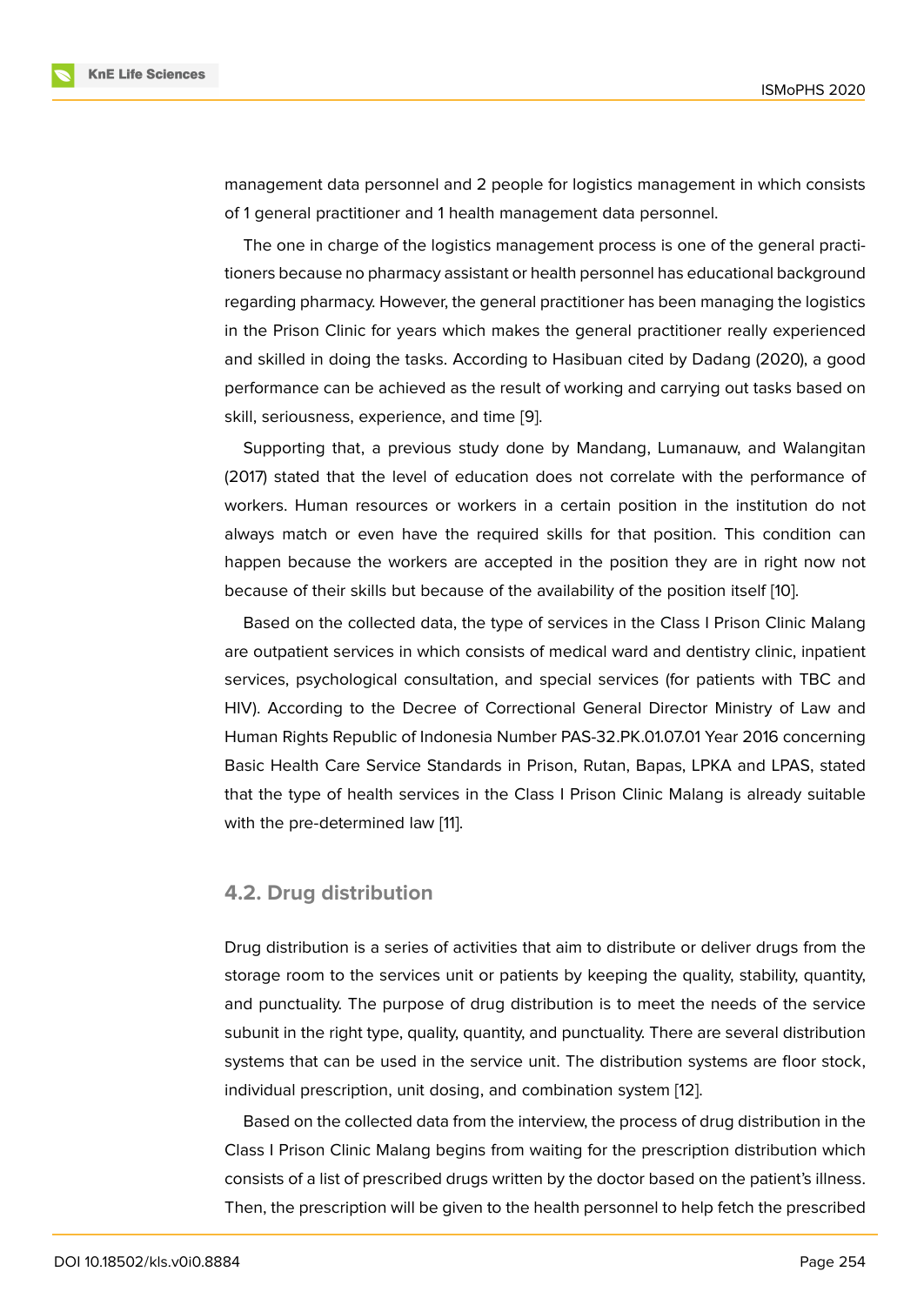drugs from the storage. After that, the prescribed drugs are given to the patient. The system of drug distribution in the services unit is by individual prescription. Individual prescription is a drug distribution that is done based on each person's prescription, both for outpatient and inpatient.

In individual prescription system, the drug will be distributed according to the patient's prescription from the doctor. Health personnel has to give information on how to use the prescribed drugs because the patients will be using the drugs without supervision from the health personnel (Muhammad Fais Satrianegara & Bujawati, 2018). There are several advantages in implementing individual prescription system in drug distribution. The advantages are: (1) Pharmacist can screen all individual prescriptions or orders; (2) Pharmacist, doctors, nurses, and patients can get the chance to professionally interact with each other; (3) Controlling pharmaceutical supplies can be carried out more closely; and (4) Easier in the process of administration [13].

The problem sometimes faced in drug distribution is when there is drug out of stock. When that problem occurs, the prescription will be given to the patient. Then, the prescription will later be given to the pati[ent](#page-15-7)'s family during their visit, in which it becomes the patient's family duty to get the prescribed drugs.

### **4.3. Value stream mapping drug distribution**

Value stream mapping is a mapping method in planning, producing, and delivering products or services to customers, including the information flow and material [14].The purpose of VSM is to identify non-valuable added activities and eliminate a process in the activities [15]. Several benefits in implementing value stream are stated as follows [16]:

- a. Inherent quality
- [b](#page-15-9). Create tr[ue](#page-15-8) flexibility
- c. Create higher productivity
- d. Clear up workspace
- e. Increase work safety
- f. Increase morale
- g. Reduce inventory costs

After conducting current state value stream mapping, the calculation results are obtained. Based on the calculation, the total CT (cycle time) is 97.23 seconds, total VA (value added time) is 92 seconds, total WT (waiting time) is 52.47 seconds, and total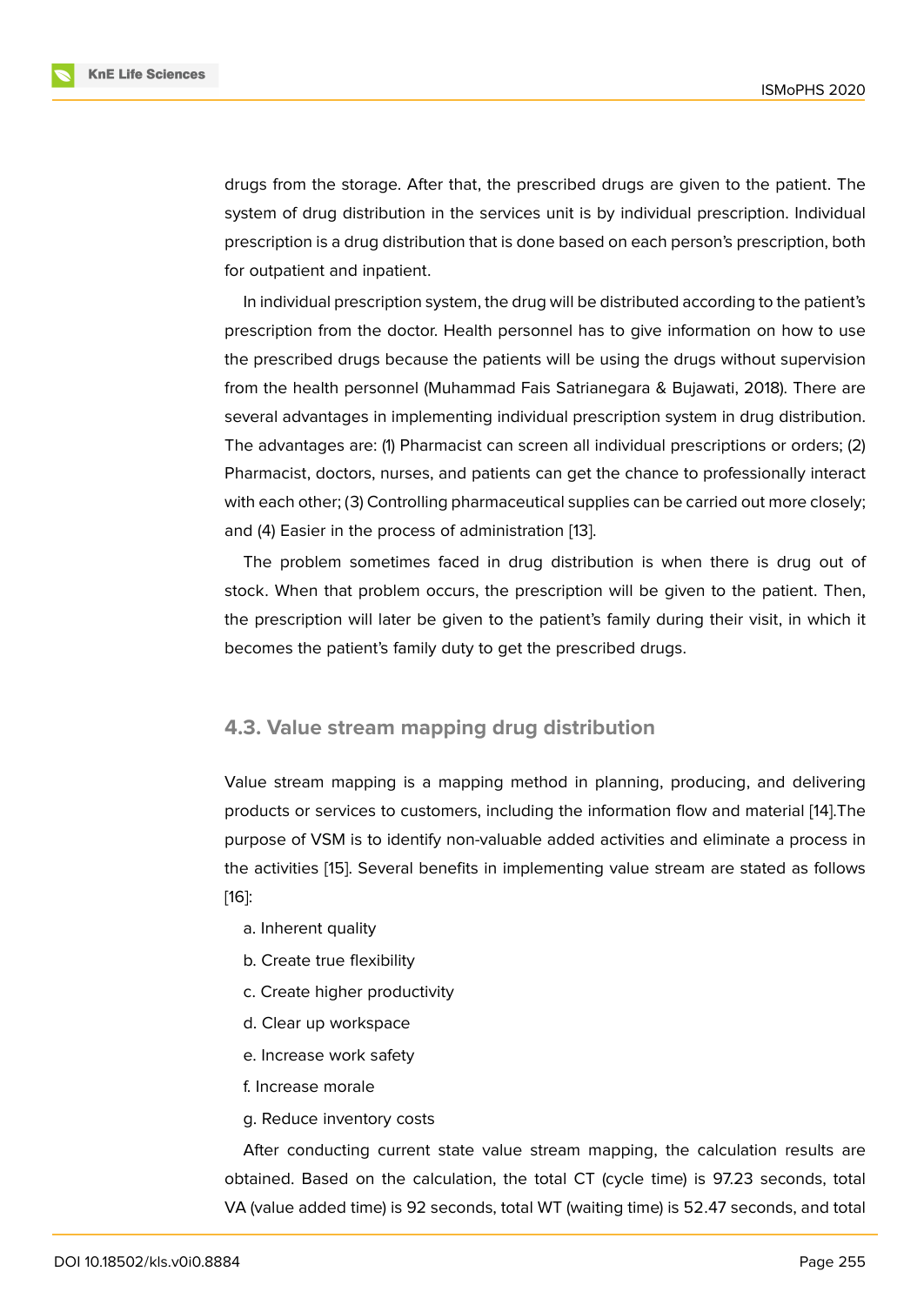LT (lead time) is 144.18 seconds. So, the result obtained for the calculation of VAR (value added ratio) is 61.46%.

The results of VSM will provide an overall rating about an organization or company. According to Gasperz (2007) if the value to waste or Value Added Ratio (VAR) reached ≥ 30% then it can be concluded that the organization or company is successful in implementing lean management. The VAR result of the Prison Clinic shows that it reached  $\geq$  30% which means the Prison Clinic is successful in implementing lean management [17].

A previous study done by Wulandari (2020) stated that the lead time for a concocted prescription is 100.4 seconds with VAR for a concocted prescription is 67%, while the lead time [fo](#page-15-10)r a non-concocted prescription is 45.2 seconds with VAR for a nonconcocted prescription is 48%. The result above means that the service for a drug prescription in outpatient pharmacy installations of RSUD (Regional General Hospital) Awahab Sjahranie Samarinda included in the lean category [18]. Lean management is an effort done systematically and continuously with the available resources for enhancement and improvement by focusing on customer evaluation and eliminating waste [19]. According to Radnor (2012) cited by Firman (2017), several [fac](#page-15-11)tors are determining the success in the implementation of lean management are: (1) Organizational culture, (2) Leadership and management commitment, (3) The resources availability, (4) Comm[uni](#page-16-0)cation strategy, and (5) Organizational support.

Based on the problem analysis using the fishbone diagram, the researchers created a design improvement proposal. Design improvement proposal means to help the institution in solving the existing problems. It consists of short-term, medium-term, and long-term design improvements. The design improvement proposals are stated as follows:

1. Short-term design improvement proposal is an improvement that can be done in 3 to 6 months and does not require large costs so that it can be done immediately and does not take too long to finish [20]. The short-term design improvement proposals are stated as follows:

a. Prepare the writing tools n[eed](#page-16-1)ed prior to the work time to avoid looking for writing tools when the service starts.

b. Arrange the room using the concept of 5S (Seire, Seiton, Seiso, Seiketsu, Shitsuke) system or 5R (Ringkas, Rapi, Resik, Rawat, Rajin) in Indonesian which means order, proper, cleanliness, purity, and commitment. 5S/5R designed to reduce waste and focus on positive attitude in the organization [21].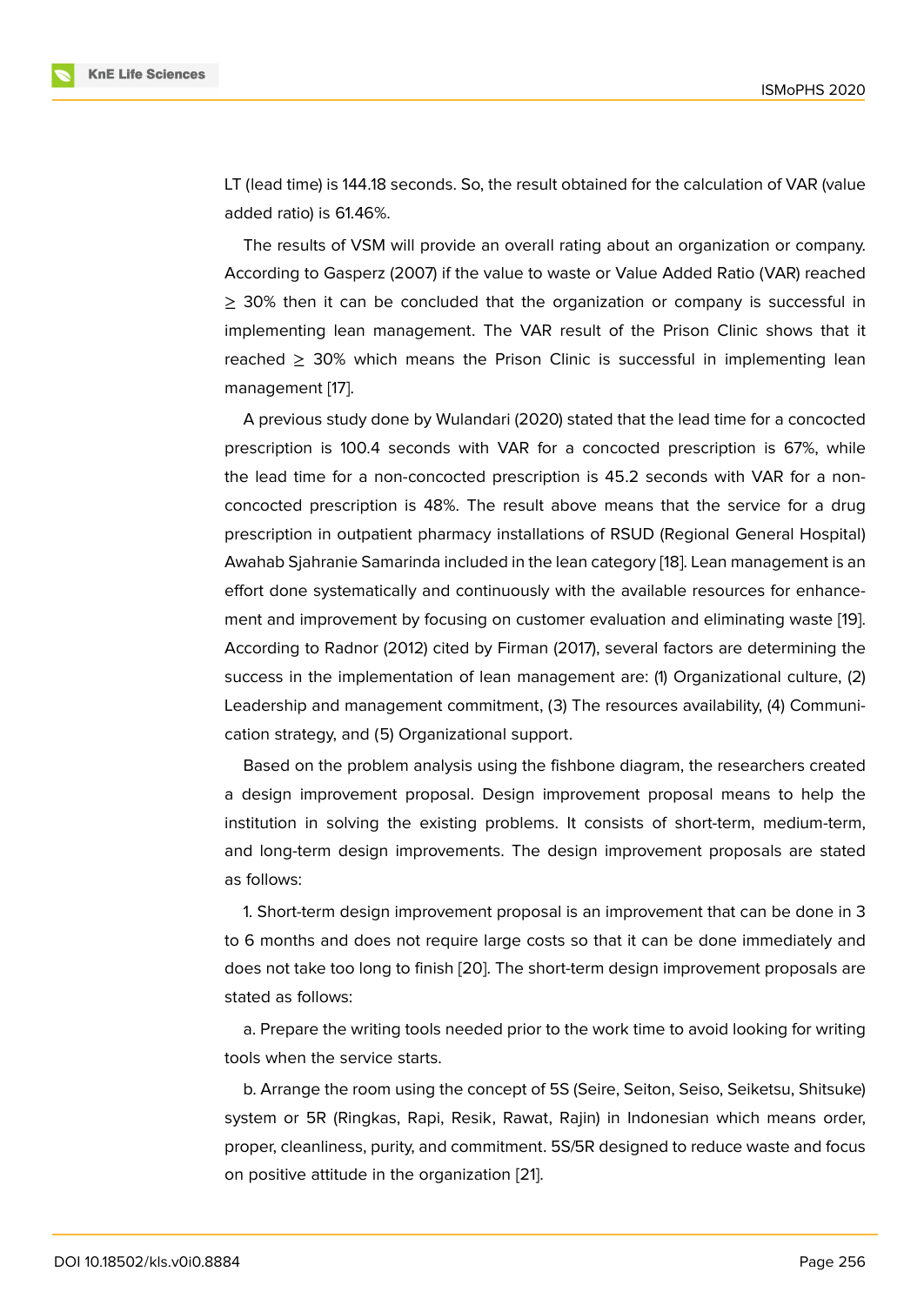2. Medium-term design improvement proposal is an improvement that can be done in 6 to 12 months with certain costs and additional facilities with minimum costs [20]. The medium-term design improvement proposals are stated as follows:

a. Implement 5S system to enhance positive attitudes in workers.

b. Recruit more workers to help in drug distribution services so that there is no [heap](#page-16-1) of prescription because only one worker is carrying out the duty.

c. Give training to the workers, especially the workers in drug logistics management to make the service more efficient.

d. Separate the examination and drug distribution room, so that the patient does not have to queue up for check-up and distribution services.

3. Long-term design improvement proposal is an improvement that can be done in more than 12 months and require big costs so that it needs Directors' decisions in the implementation [20]. The long-term design improvement proposals are stated as follows:

a. Provide more room for drug supplies and medical tools, so that the storage can be adjusted accordi[ng t](#page-16-1)o the rules.

b. Provide more room for drug distribution, so that there will be separated room for examination and drug distribution and the patient does not have to queue up for too long.

c. Get more human resources that can support the services, especially pharmacists, to make the drug distribution service more efficient.

According to Basic Health Care Service Standards in Prison, Rutan, Bapas, LPKA and LPAS 2016 as stated in Table 1, the standard time for drug distribution services is a maximum of 300 seconds. However, the time needed in drug distribution at the Class 1 Prison Clinic Malang is 92 seconds. The total time difference between the standard and Class1 Prison Clinic Malang is 208 seconds which means the process in the Class1 Prison Clinic Malang is a lot faster than the standard time [11].

The waiting time for prescription in the Prison Clinic is in line with a previous study that stated the waiting time for a complete prescription is less than 13 minutes [22]. The study explained that the waiting time for perception is incl[ud](#page-15-12)ed as one of the variables of Responsiveness. Outpatient satisfaction rates will decrease if prescription completion takes too long.

The statement above is supported by a study done by Hayaza (2012) that explained the lowest score for the Responsiveness dimension is -0.56 and -0.87 for the time it takes during the drug service in which really affecting patient's satisfaction rates [23].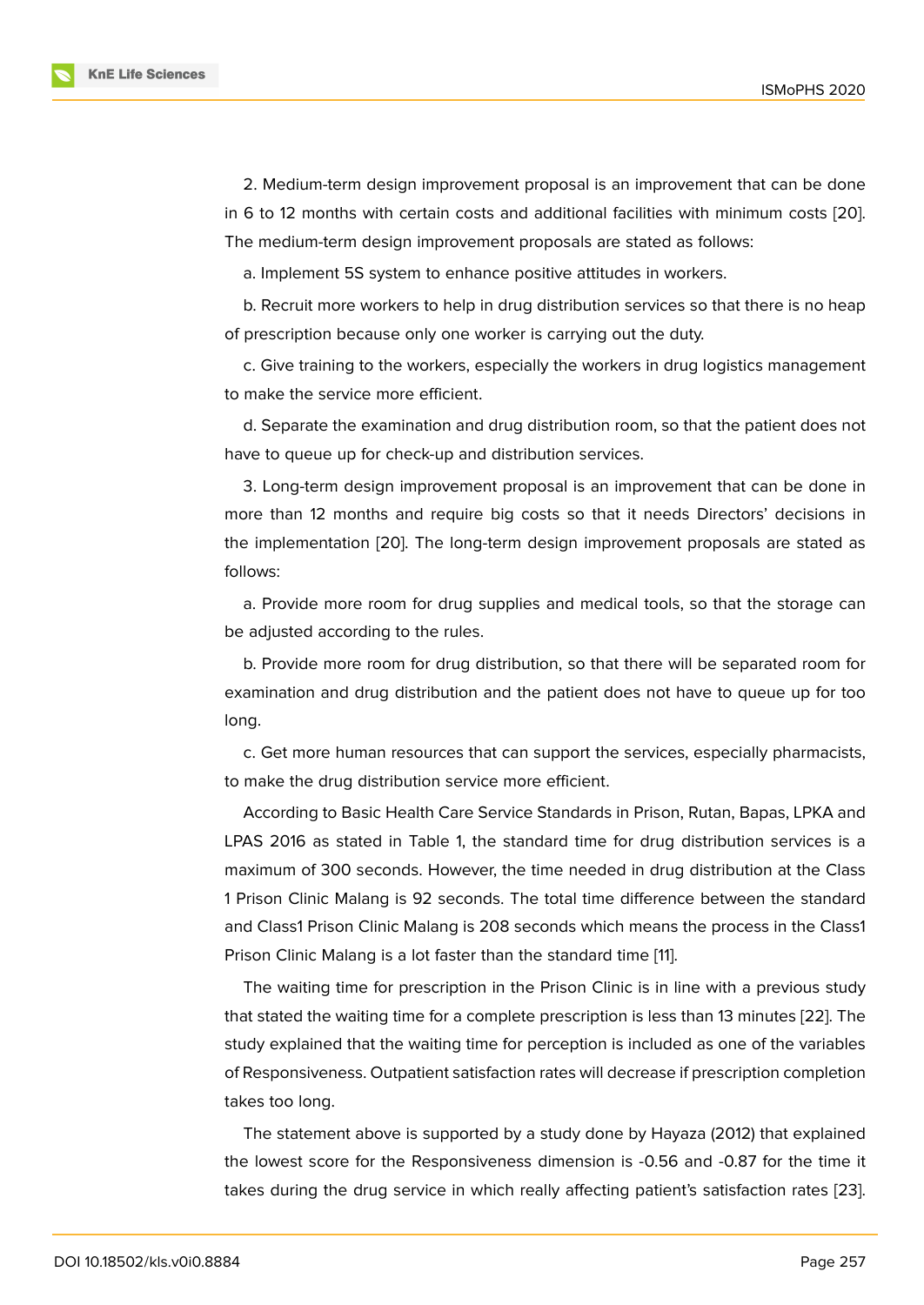According to a research done by Kastella & Ayu (2019), the obtained statistical data shows that Ho is rejected which means the waiting time for pharmacy service will affect patient satisfaction rates. Service satisfaction has a role in increasing the loyalty of the Health Service [24].

## **5. Conclus[io](#page-16-3)n**

Drug distribution is carried out by using an individual prescription system in which patient will get drugs according to the prescription written by the doctors. Drug distribution service has 4 activities: waiting for prescription distribution, prescription distribution, drug preparation, and delivering and KIE the drugs to the patient. After calculating the data, it is found that the total CT (cycle time) is 97.23 seconds, total VA (value added time) is 92 seconds, total WT (waiting time) is 52.47 seconds, and total LT (lead time) is 149.7 seconds which makes the total calculation of VAR (value added ratio) is 61.46%. The result shows that the Prison Clinic is successful in implementing lean management.

## **Acknowledgement**

The authors would like to say thank you to all the workers in Class I Prison Clinic Malang for helping the researchers in completing this study. The researchers are also grateful to all who were involved in the process of finishing this study

## **Conflict of Interest**

The authors declare that there is no conflict of interest.

## **Appendix**

Information:

- 1. CT (cycle time), is the time needed to complete one task or activity.
- 2. VA (value added time), is the time spent in every process.
- 3. NVA (non-value added time), is the time difference between CT and VA.
- 4. WT (waiting time), is the delayed time to complete one of the tasks and the beginning of another cycle of the task.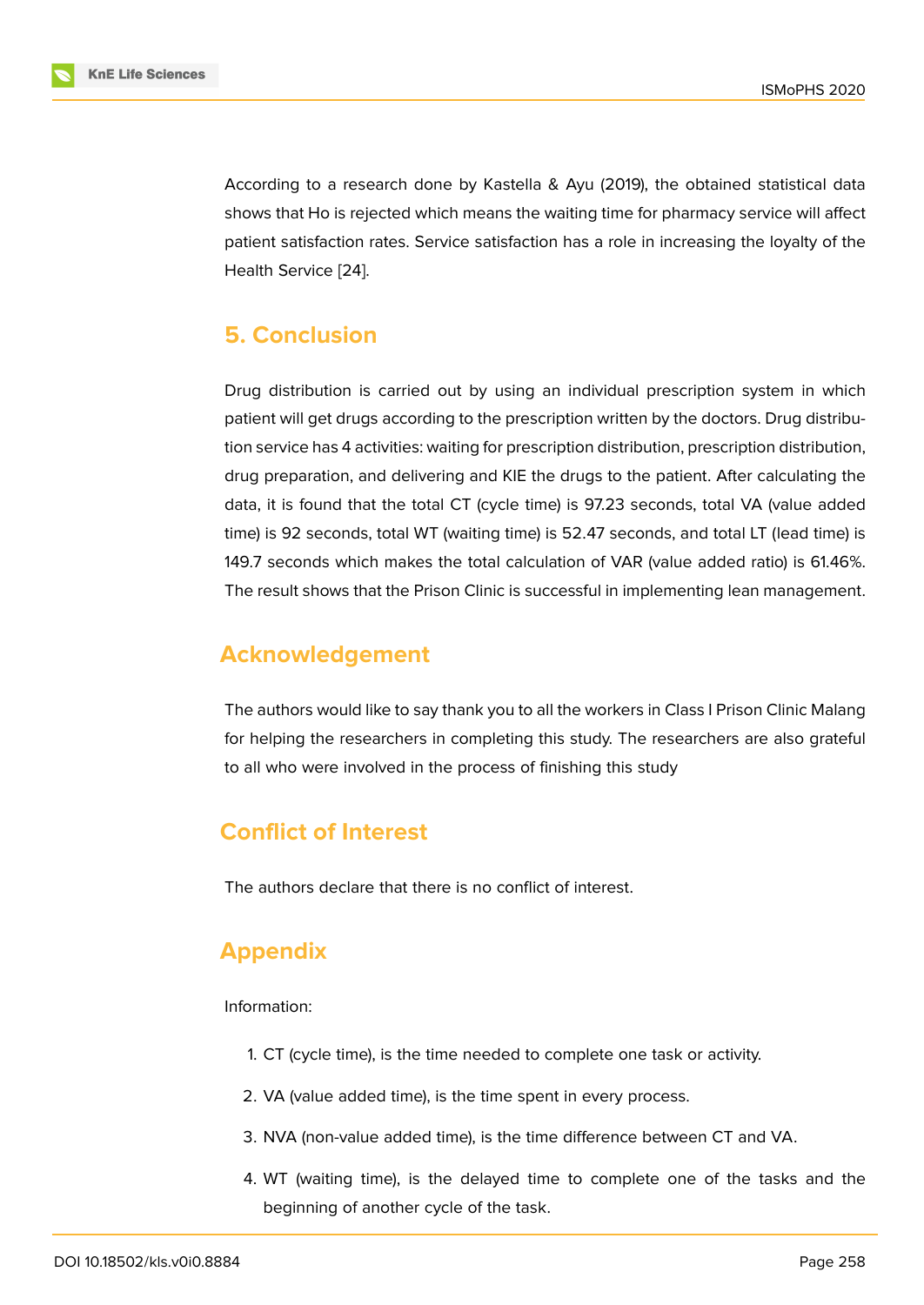

<span id="page-14-4"></span>**Figure** 1: Current Value Stream Mapping Drug Distribution in the Class I Prison Clinic Malang

5. LT (lead time), is the time spent by the patient from the beginning until the end of the services.



## **References**

- <span id="page-14-0"></span>[1] Permenkes. (2014). *Peraturan Menteri Kesehatan Republik Indonesia Nomer 9 Tahun 2014 Tentang Klinik*. Jakarta: Kementerian Kesehatan Republik Indonesia.
- <span id="page-14-1"></span>[2] Permenkes. (2016). *Peraturan Menteri Kesehatan Republik Indonesia Nomor 74 Tahun 2016 Tentang Standar Pelayanan Kefarmasian di Puskesmas*. Jakarta: kementerian Kesehatan Republik Indonesia.
- <span id="page-14-2"></span>[3] Satrianegara, M. F. (2018). *Organisasi dan Manajemen Pelayanan Kesehatan*. Jakarta: Salemba Medika.
- <span id="page-14-3"></span>[4] Pemasyarakatan, D. J. (2019). *Sistem Database Pemasyarakatan*. Malang: Lembaga Permasyarakatan.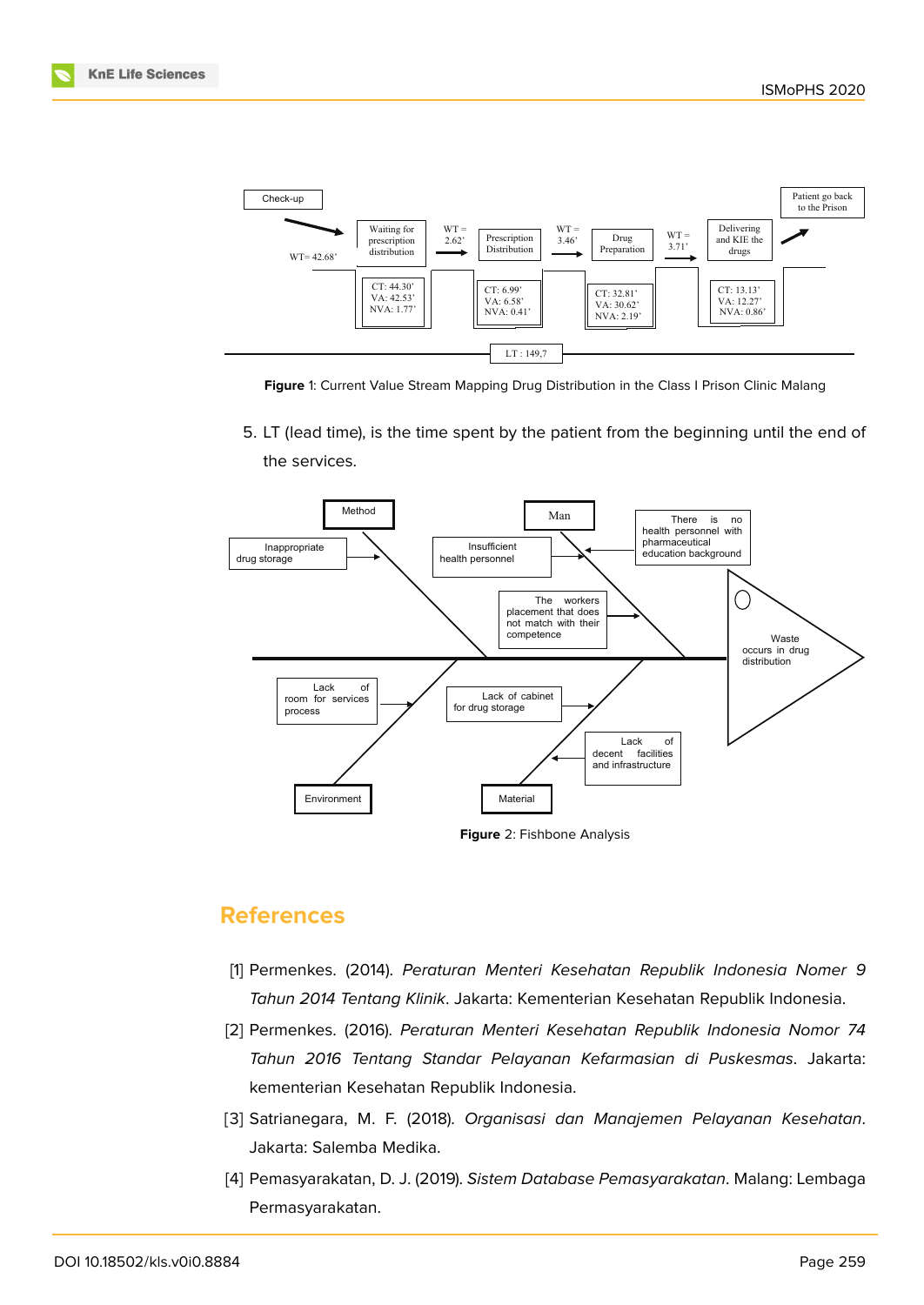

- <span id="page-15-0"></span>[5] Peraturan, P. (1999). *Peraturan Pemerintah Nomor 32 Tahun 1999 Tentang Syarat dan Tata Cara Pelaksanaan Hak Warga Binaan Pemasyarakatan*. Jakarta: Pemerintah Republik Indonesia.
- <span id="page-15-1"></span>[6] Maula, D. R. (2019). *Pendekatan Lean Management sebagai upaya peningkatan kualitas layanan di Poli Umum Klinik Lapas Kelas I Malang*. Malang: Universitas Negeri Malang.
- <span id="page-15-2"></span>[7] Maulana, S.R. (2007). *Aplikasi Metode Value Stream Mapping Sebagai Aplikasi Lean Management Untuk Perbaikan Produktivitas Industri Kerajinan Furniture*. Depok: Universitas Indonesia.
- <span id="page-15-3"></span>[8] Riyanto, B., Zulkifli, Z., Sanusi, A., et.al. (2018). *Analisis Terhadap Pelaksanaan Layanan Kesehatan Bagi Tahanan, Narapidana, dan Anak Didik Pemasyarakatan*. Jakarta: Balitbangkumhan Press.
- <span id="page-15-4"></span>[9] Dadang, D. (2020). *Pengaruh Pengembangan Sumber Daya Manusia, Etos Kerja dan Semangat Kerja Terhadap Kinerja Pegawai Pada Badan Pemberdayaan Perempuan dan Keluarga Berencana Kabupaten Biak Numfor.* Pasuruan: CV. Penerbit Qiara Media.
- <span id="page-15-5"></span>[10] Mandang, E. F., Lumanauw, B. and Walangitan, M. D. B. (2017). Pengaruh Tingkat Pendidikan Dan Pelatihan Terhadap Kinerja Karyawan Pada Pt. Bank Rakyat Indonesia (Persero), Tbk Cabang Manado. *J. EMBA J. Ris. Ekon. Manajemen, Bisnis dan Akunt.*, vol. 5, issue 3, pp. 4324–34.
- <span id="page-15-12"></span>[11] Direktorat Jenderal Pemasyarakatan Kementerian Hukum dan HAM RI. (2015). *Standar Pelayanan Dasar Perawatan Kesehatan*. Jakarta: Direktorat Jenderal Pemasyarakatan Kementerian Hukum dan HAM RI.
- <span id="page-15-6"></span>[12] Rusli, R. (2016). *Modul Bahan Ajar Cetak Farmasi Rumah Sakit dan Klinik*. Jakarta: Pusdik SDM Kesehatan.
- <span id="page-15-7"></span>[13] Nanik, A. K. (2018). 3\_4\_Modul Distribusi Obat Di RS. *Ristekdikti*, issue 1, pp. 18–21.
- [14] Martin, K. and Oesterling, M. (2013). *Value Stream Mapping: How to Visualize Work and Align Leadership for Organizational Transformation*. New York: McGraw Hill.
- <span id="page-15-8"></span>[15] Madu, C. N. and Kuei, C. (2012). *Handbook of Sustainbility Management.* USA: World Scientific Publishing.
- <span id="page-15-9"></span>[16] Usman, I. and Ardiyana, M. (2017). Lean Hospital Management, Studi Empirik pada Layanan Gawat Darurat. *J. Manaj. Teor. dan Terap.*, vol. 10, issue 3, pp. 257-70.
- <span id="page-15-10"></span>[17] Gasperz, V. (2007). *Lean Six Sigma for Manufactoring and Services Industries*. Jakarta: Gramedia Pustaka Utama.
- <span id="page-15-11"></span>[18] Wulandari, K. N. (2020). *Peningkatan Kepuasan Pasien Terhadap Kualitas Pelayanan Instalasi Farmasi Rawat Jalan Dengan Menggunakan Pendekatan Lean*